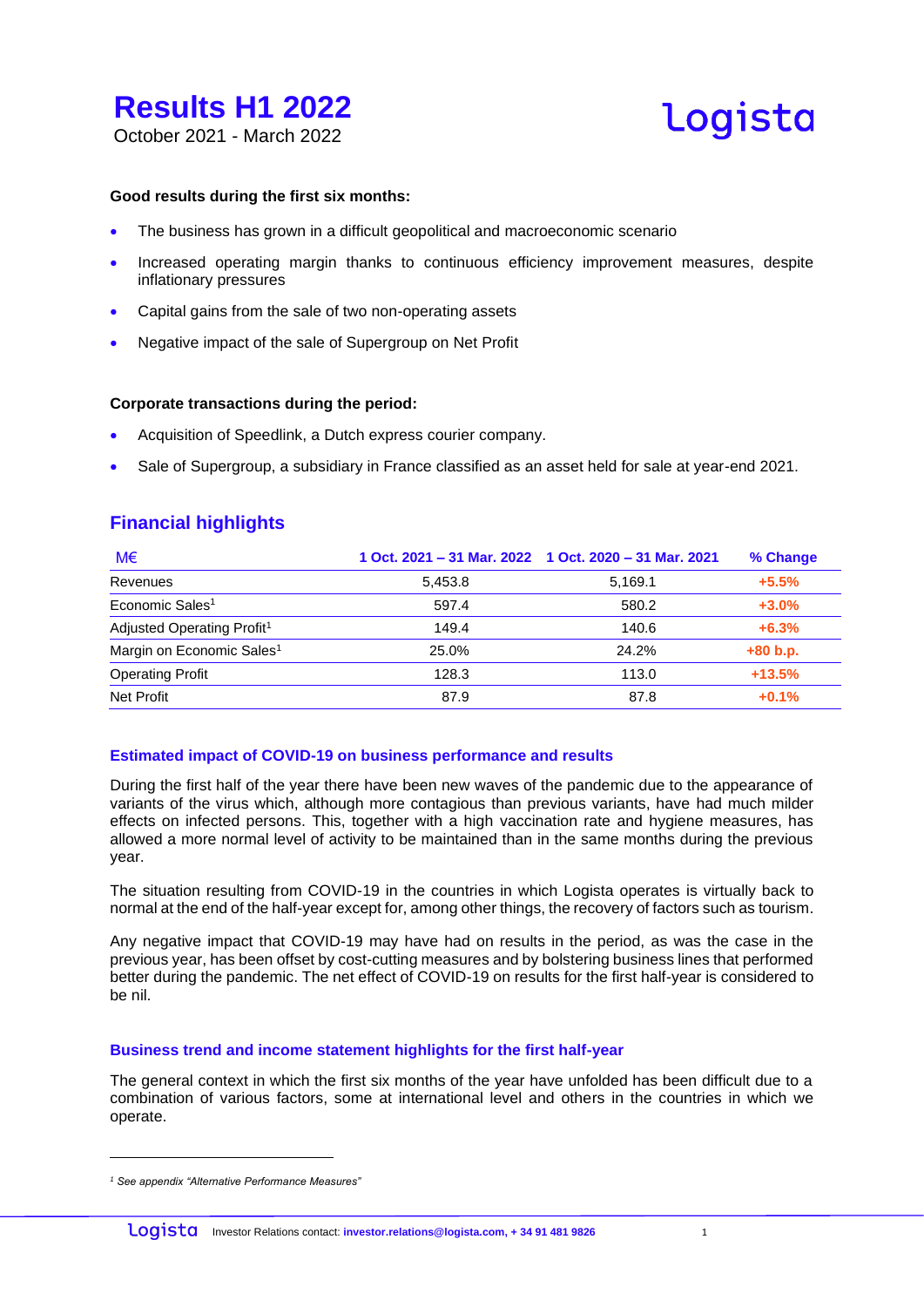The post-pandemic economic recovery has been accompanied by worldwide inflation, which has had a significant impact on fuel and electricity prices in Europe. The conflict between Russia and Ukraine that broke out at the end of February and the economic sanctions imposed on Russia by the international community have exacerbated this trend and have increased uncertainty concerning the pace of economic recovery in the coming months.

Additionally, in the last weeks of March some transport sector associations in Spain also staged a stoppage that caused significant disruptions to the economy.

Despite all this, Logista has achieved good results and improvements in its main income statement headings.

The Group's **Revenue** rose by 5.5% against the previous year thanks to growth across all businesses in Iberia and Italy.

**Economic Sales**<sup>1</sup> rose by 3% to €597.4 million due to improvements in tobacco distribution, Transport, Pharmaceutical Distribution and Publications distribution in Iberia, as well as in the distribution of convenience products in Iberia and Italy. Double-digit Economic Sales<sup>1</sup> growth was achieved in the convenience product distribution business in Italy.

Thanks to our business model and the cost containment measures routinely adopted by the Group, total operating costs<sup>1</sup> have increased by 1.9% despite the strong upward trend in inflation observed in the first half-year.

**Adjusted Operating Profit**<sup>1</sup> amounted to €149.4 million after rising by 6.3% on the previous year. The Adjusted Operating Profit margin on Economic Sales<sup>1</sup> was 25% as compared with 24.2% in H1 2021.

Changes in inventory valuation due to tax and tobacco price movements during the half-year had a positive net impact on results of around €+8 million, while for the same period in 2021 the impact is estimated at around €+3 million.

Restructuring costs<sup>1</sup> were slightly lower than in H1 2021 at €3 million (€4.2 million in the same period in the previous year).

In the first half of the year capital gains amounted to  $\epsilon$ 5.8 million, compared to  $\epsilon$ 1.1 million in the same period of the previous year. These capital gains mainly arose from the sale of two non-operational assets in Spain.

**EBIT** amounted to €128.3 million, an increase of 13.5%.

**Net Financial Income** fell sharply, due primarily to interest received in H1 2021 on the excess corporate income tax interim payments made in Spain in 2017 and 2018, based on a Constitutional Court judgement. Net financial income for the first half of the current year amounted to €7.6 million, as compared with €10.9 million in the same period of the previous year.

The effective tax rate has remained practically stable, at 26.8% in the first half-year and 26.6% in the first half of 2021.

Net profit from continuing activities rose by 9.4% to €99.5 million, while a net loss of €-11.5 million was posted on discontinued operations, as compared with €-3 million in the first half of the previous year.

As a result, **Net profit** rose 0.1% to reach €87.9 million.

*<sup>1</sup> See appendix "Alternative Performance Measures"*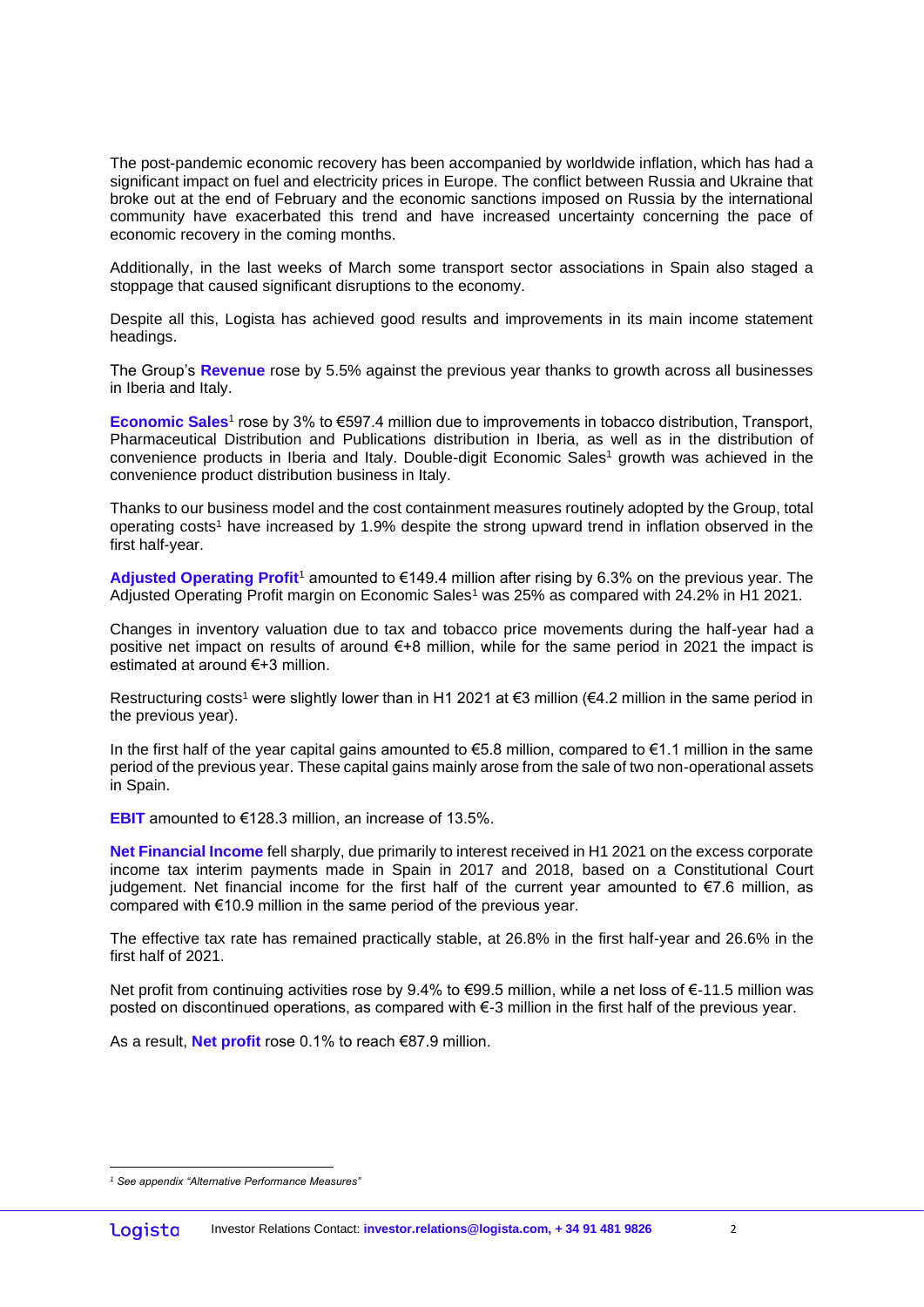### *NOTE ON COMPARABILITY BETWEEN FINANCIAL YEARS*

*At the end of 2021, a number of changes were made to the Group's financial reporting that affected comparability, so the figures for that year were restated. The changes consisted of the consideration of the Supergroup subsidiary (formerly the Other Business France sub-segment) as a held-for-sale asset, the separate reporting of the Logista Pharma business (now the Pharmaceutical Distribution Iberia subsegment, formerly part of Other Businesses Iberia) and the inclusion of the Polish business in the Tobacco and Related Products Iberia sub-segment (formerly in the Corporate and Other segment). Finally, the Corporate and Other segment has been eliminated and corporate expenses have been distributed among the remaining three segments.*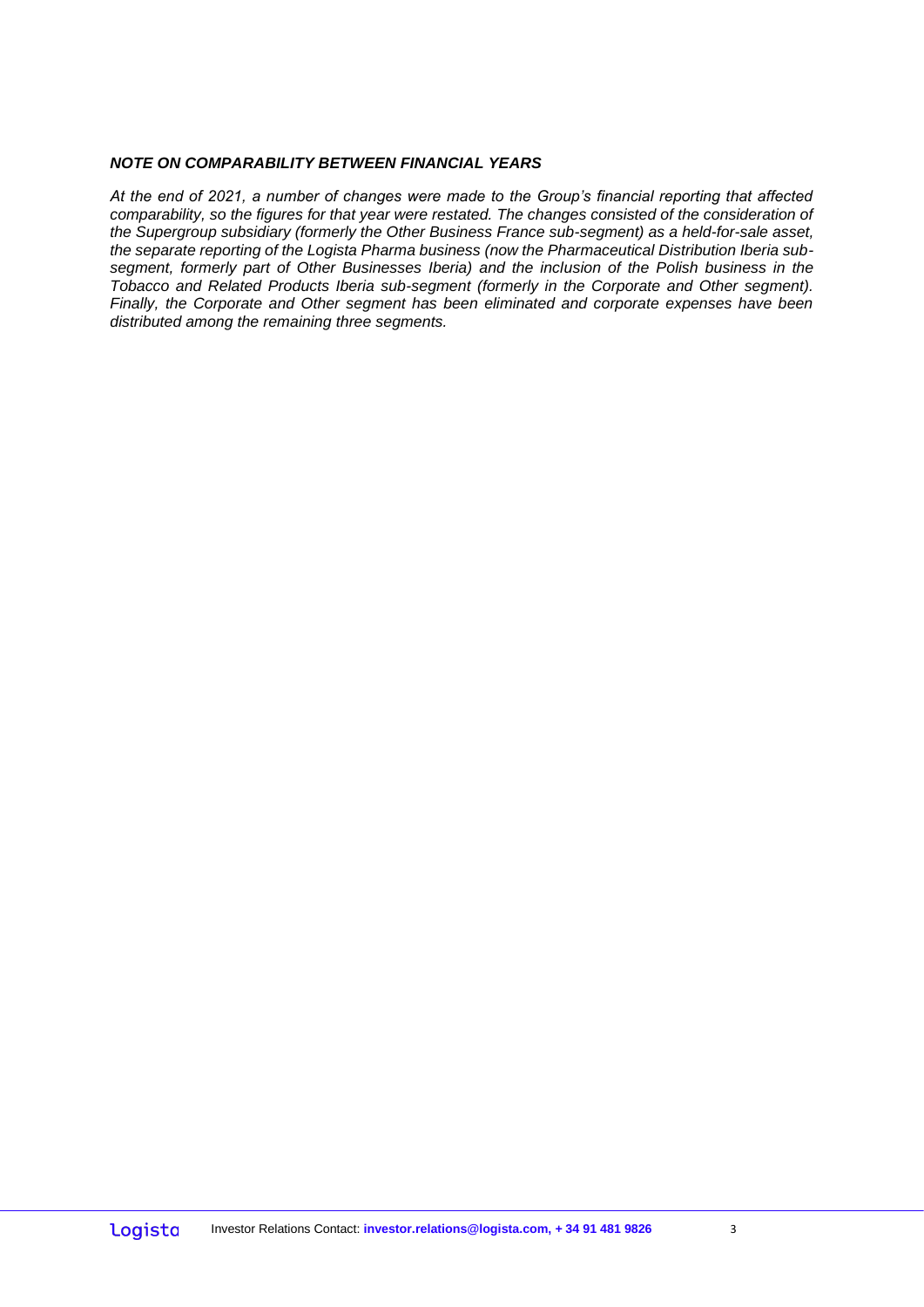### **Changes in Revenues (by segment and business)**

| M€                                  | 1 Oct. 2021 - 31 Mar 2022 | 1 Oct. 2020 - 31 Mar. 2021 | % Change   |
|-------------------------------------|---------------------------|----------------------------|------------|
| <b>Iberia</b>                       | 1,750.9                   | 1,567.3                    | 11.7%      |
| <b>Tobacco and Related Products</b> | 1.504.4                   | 1,339.1                    | 12.3%      |
| Transport                           | 220.6                     | 205.8                      | 7.2%       |
| Pharmaceutical distribution         | 104.1                     | 90.1                       | 15.5%      |
| <b>Other Businesses</b>             | 9.4                       | 9.2                        | 2.4%       |
| Adjustments                         | (87.6)                    | (76.8)                     | $(14.0)\%$ |
| <b>Italy</b>                        | 1,899.1                   | 1,653.3                    | 14.9%      |
| <b>Tobacco and Related Products</b> | 1,899.1                   | 1,653.3                    | 14.9%      |
| <b>France</b>                       | 1,829.0                   | 1,970.0                    | (7.2)%     |
| <b>Tobacco and Related Products</b> | 1,829.0                   | 1,970.0                    | (7.2)%     |
| <b>Adjustments</b>                  | (25.2)                    | (21.4)                     | (17.6)%    |
| <b>Total Revenues</b>               | 5,453.8                   | 5.169.1                    | 5.5%       |

### **Changes in Economic Sales<sup>1</sup> (by segment and business)**

| M€                                      | 1 Oct. 2021 - 31 Mar. 2022 | 1 Oct. 2020 - 31 Mar. 2021 | % Change  |
|-----------------------------------------|----------------------------|----------------------------|-----------|
| <b>Iberia</b>                           | 337.4                      | 313.9                      | 7.5%      |
| <b>Tobacco and Related Products</b>     | 160.0                      | 144.5                      | 10.7%     |
| Transport                               | 154.7                      | 148.6                      | 4.1%      |
| Pharmaceutical distribution             | 44.5                       | 41.2                       | 8.0%      |
| <b>Other Businesses</b>                 | 9.0                        | 8.7                        | 3.2%      |
| Adjustments                             | (30.8)                     | (29.1)                     | (5.7)%    |
| <b>Italy</b>                            | 156.3                      | 158.5                      | $(1.3)\%$ |
| <b>Tobacco and Related Products</b>     | 156.3                      | 158.5                      | $(1.3)\%$ |
| <b>France</b>                           | 105.6                      | 109.9                      | (3.9)%    |
| <b>Tobacco and Related Products</b>     | 105.6                      | 109.9                      | (3.9)%    |
| <b>Adjustments</b>                      | (2.0)                      | (2.1)                      | 6.8%      |
| <b>Total Economic Sales<sup>1</sup></b> | 597.4                      | 580.2                      | 3.0%      |

*<sup>1</sup>* See appendix *"Alternative Performance Measures"*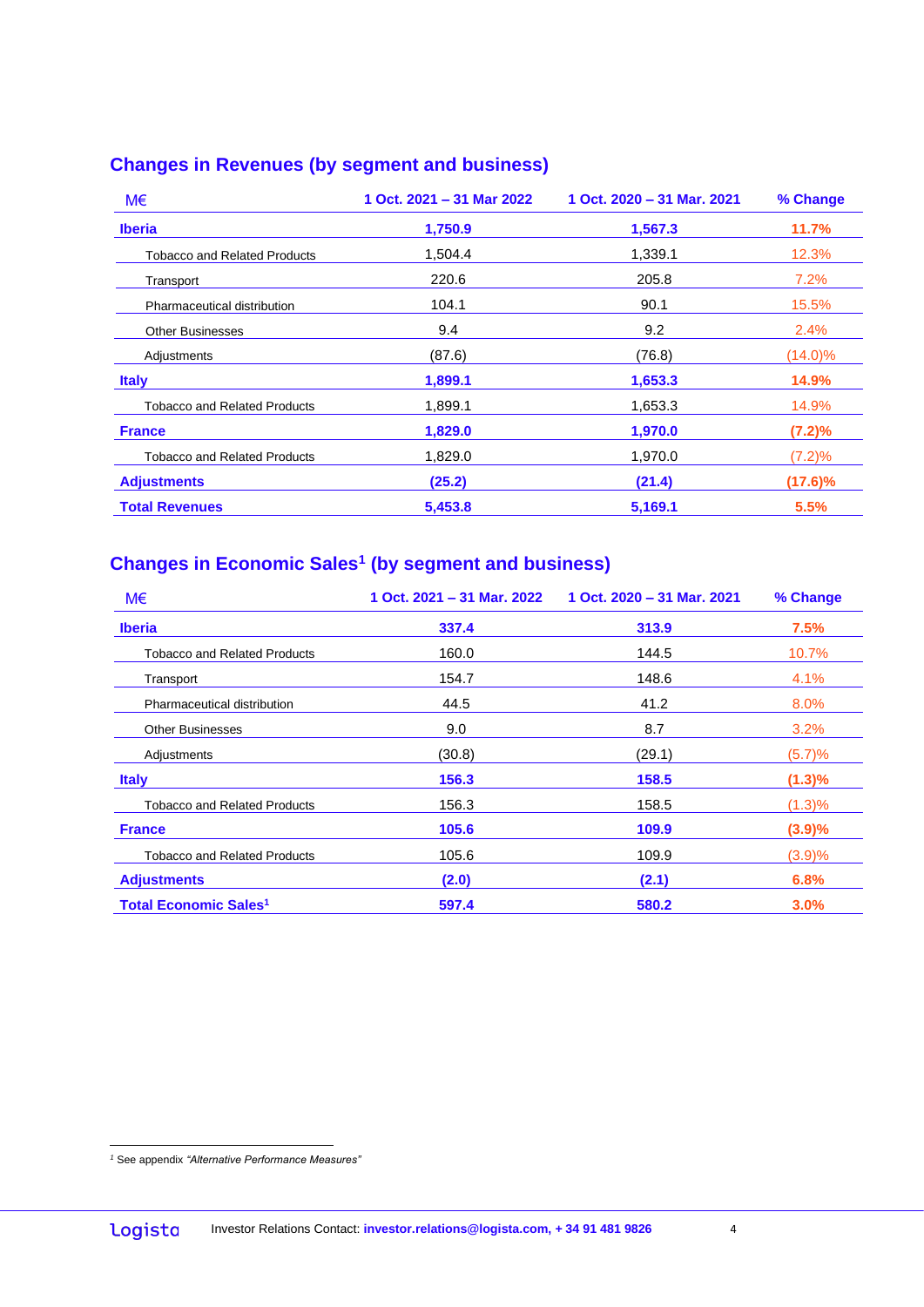### **Changes in Adjusted EBIT<sup>1</sup> (by segment)**

| M€                          | 1 Oct. 2021 - 31 Mar. 2022 | 1 Oct. 2020 - 31 Mar. 2021 | % Change   |
|-----------------------------|----------------------------|----------------------------|------------|
| <b>Iberia</b>               | 77.4                       | 62.5                       | 23.9%      |
| Italy                       | 46.7                       | 48.2                       | $(3.1)\%$  |
| <b>France</b>               | 25.3                       | 29.9                       | $(15.6)\%$ |
| <b>Total Adjusted EBIT1</b> | 149.4                      | 140.6                      | 6.3%       |

Adjusted Operating Profit<sup>1</sup> (or, interchangeably, Adjusted EBIT<sup>1</sup>) is the main indicator employed by Group *Management to analyse and measure business performance. This indicator is essentially calculated by discounting from EBIT costs that are not directly related to the Group's revenue in each period, which facilitates the analysis of the trends in operating costs*<sup>1</sup> *and the Group's margins. Set out below is the reconciliation of Adjusted EBIT*<sup>1</sup> *and EBIT for H1 2022 and H1 2021:*

| M€                                        |        | 1 Oct. 2021 - 31 Mar. 2022 1 Oct. 2020 - 31 Mar. 2021 |
|-------------------------------------------|--------|-------------------------------------------------------|
| <b>Adjusted Operating Profit1</b>         | 149.4  | 140.6                                                 |
| $(-)$ Restructuring Costs <sup>1</sup>    | (3.0)  | (4.2)                                                 |
| (-) Amortisation of Assets Logista France | (26.1) | (26.1)                                                |
| (+/-) Result of Disposal and Impairment   | 5.8    | 1.1                                                   |
| (+/-) Result by Equity Method and Others  | 2.2    | 1.6                                                   |
| <b>Operating Profit</b>                   | 128.3  | 113.0                                                 |

*<sup>1</sup>* See appendix *"Alternative Performance Measures"*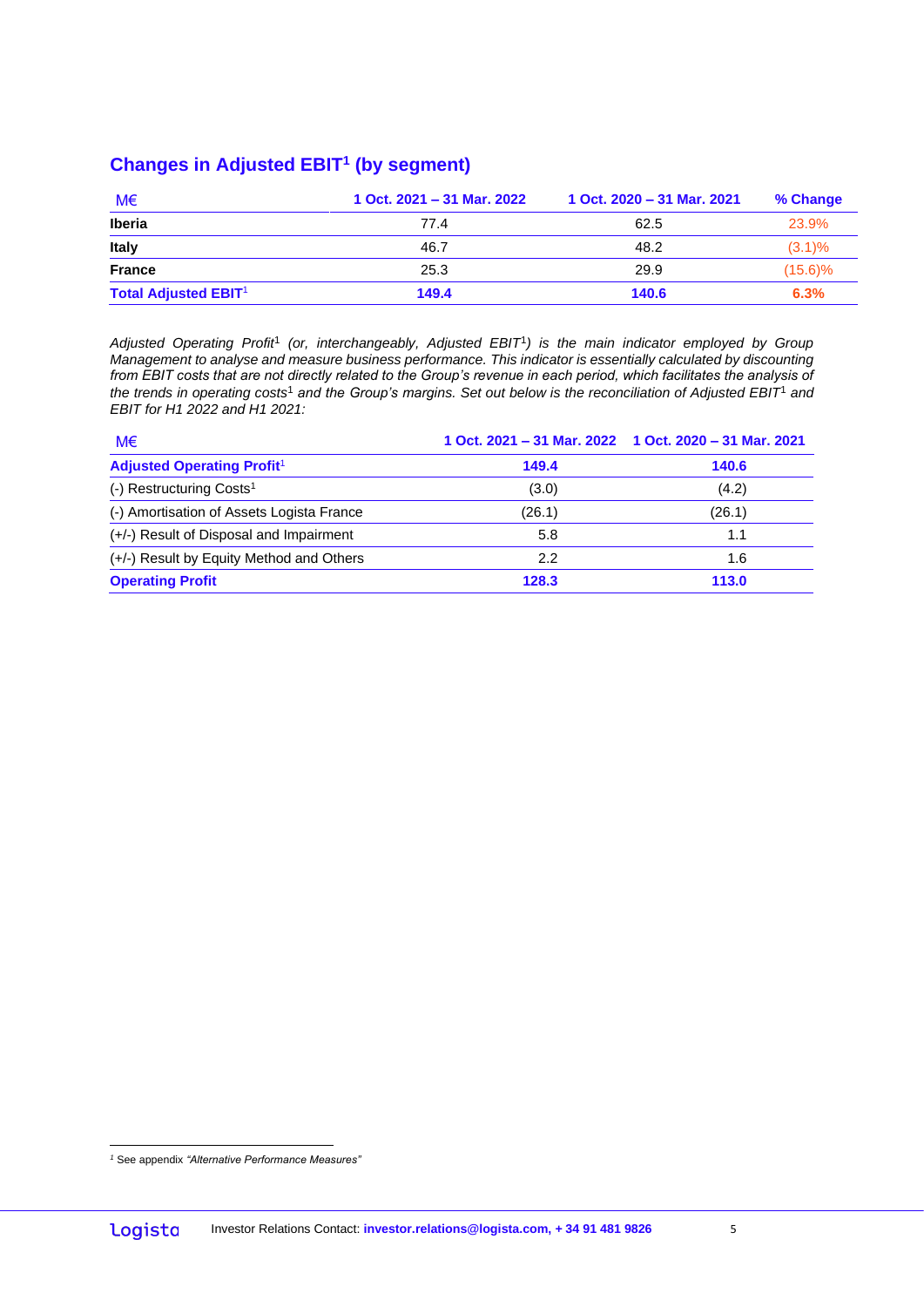# **Performance by segment**

## **A. Iberia: Spain, Portugal and Poland**

Iberia **Revenue** totalled €1,751 million, having risen 11.7% against the previous year. **Economic Sales**<sup>1</sup> amounted to €337.4 million, 7.5% above the €313.9 million recorded in H1 2021.

Revenue in the **Tobacco and related products** business line rose by 12.3%, primarily due to increased prices and tobacco volumes distributed.

Volumes distributed of cigarettes plus RYO and other (including heated tobacco units) in Iberia increased by 3.7% in H1 2022 compared with H1 2021, rising in both Spain and Portugal.

In the first half of the year, some tobacco manufacturers raised the retail selling prices of certain products by €0.15 per pack, without there having been any changes in tobacco excise duties, so an impact in results from the variation in value of inventories of around €8 million was recorded. There were no material impacts for this item during the same period in the previous year.

Business in Poland performed well at the start of the year.

Revenues from convenience product distribution grew double-digit in the first half-year, with an upward trend among new customers taken on in the previous year through which we have gained access to new channels, as well as an increase in distribution to Repsol service stations and tobacconists.

Economic Sales<sup>1</sup> of Tobacco and related products in Iberia rose by 10.7% on the previous year thanks to the increase in tobacco volumes distributed, the value-added services billed to tobacco manufacturers, and the increase in Economic Sales<sup>1</sup> of convenience products in Iberia.

In mid-March 2022, part of the transport sector in Spain, mainly self-employed workers, went on strike to demand public assistance in the face of rising fuel prices. Although this stoppage did not have a significant impact on the Group's results in the first half-year and had hardly any impact on Logista Freight's activity, it did have a minor impact on Logista Parcel's and Nacex's business and resulted in a slight slowdown in the rate of revenue growth and Economic Sales in the Transport business in the first half-year.

Revenue from the **Transport** business line grew by 7.2% to €220.6 million, while Economic Sales rose by 4.1% to €154.7 million.

The parcel delivery business (Nacex) recorded a slight increase in the first six months of the year. The growth in deliveries and the good performance in tariffs in the B2B business line offset the impact of the reduction in the number of B2C e-commerce deliveries following the significant increase in H1 2021.

The development of the Nacex network of delivery and collection points, which now exceed 2,300 points in Spain, has resulted in the number of deliveries through this network almost doubling the figure for the previous year, leading to greater efficiency and sustainability in deliveries.

On 16 February 2022, Logista announced the acquisition of 70% of Speedlink Worldwide Express, a Dutch company specialising in B2B time critical deliveries that are sent to or from Belgium and the Netherlands, as well as an agreement to acquire the remaining 30% in the coming three years. The maximum payment for this 70% purchase, to be made in cash, would be €18.5 million depending on the targets achieved.

*<sup>1</sup>* See appendix *"Alternative Performance Measures"*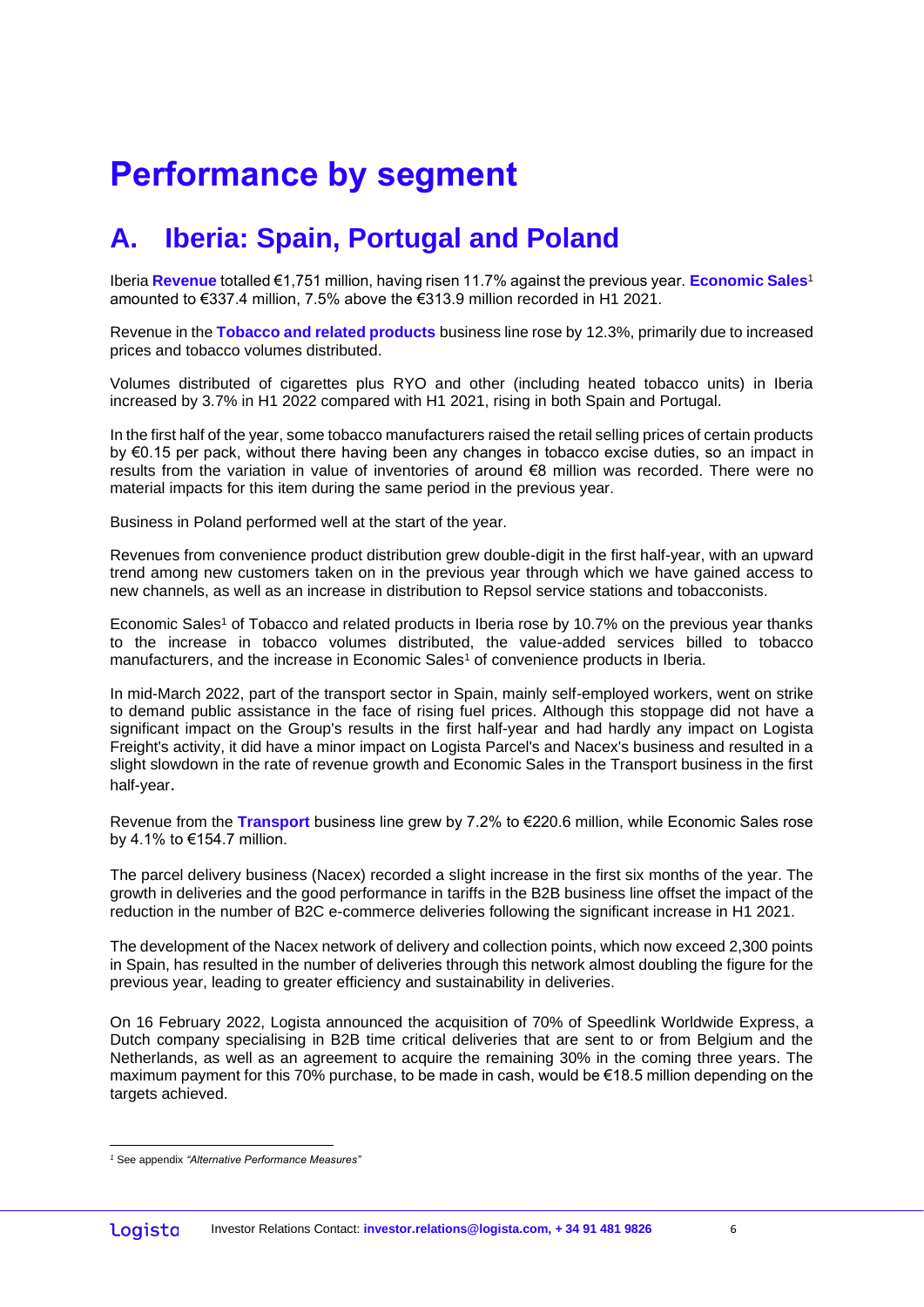This acquisition will facilitate Nacex's international expansion in the Netherlands, the country with the largest number of distribution centres in Europe, strengthen the services offered by Logista to its customers in medical/healthcare distribution, and provide a platform for the development of Logista's other businesses in the region.

In addition, the gradual recovery of the industrial parcel business (Logista Parcel) since the beginning of the year has led to mid-to-high single-digit growth in the first half-year. Deliveries in the pharmaceutical sector performed well, while the recovery achieved in the first five months in the food sector slowed slightly at the end of the half-year due to the impact of the self-employed transport workers' strike in March.

Revenue from long-distance transport (Logista Freight) has shown double-digit growth, with a positive performance in all the sectors we serve. Economic Sales<sup>1</sup> were affected by the inflationary pressures to which the sector is subject and declined slightly compared with H1 2021. This situation, which had a greater impact on results for the first quarter of the year, was reversing in the second quarter and is expected to be offset during the rest of the year as customer rates are updated.

Revenue from **Pharmaceutical distribution** rose 15.5% up to €104.1 million, while Economic Sales<sup>1</sup> arew by 8% to €44.5 million.

The constant incorporation of new customers and the increase in business activity with current customers via new services have allowed us to maintain double-digit growth in revenues, despite the fact that the improvement in the overall pandemic situation has led to a significant decrease in the volumes managed associated with medical supplies, particularly medicines that are critical against COVID-19, in the first half-year compared with the same period of the previous year. It is worth highlighting the new customers that focus on distribution to pharmacies, as well as the distribution of COVID-19 self-tests to pharmacies and other healthcare centres, and the upturn in vaccine distribution linked to the third shot campaign.

During this period, two services in particular have been promoted for our customers:

- distribution of medicines to patients' homes from the hospital pharmaceutical service, an activity that is now part of the portfolio of general services offered to the sector, and
- distribution of veterinary medicines due to the upbeat pet sector and the legislative change that came into effect in January, which tightens requirements for the distribution of medicines for animal use. We have increased and strengthened our distribution services to veterinary clinics and, in particular, to pharmacies, where we expect an increase in the market share of medicines for animal use.

Revenue from the distribution of publications (**Other businesses**) grew slightly, as did Economic Sales<sup>1</sup> that rose by 3.2% to reach €9 million.

Total operating costs<sup>1</sup> in Iberia climbed 3.3% during the period.

Adjusted EBIT<sup>1</sup> totalled €77.4 million, having increased 23.9% on the first half of the previous year.

Restructuring costs<sup>1</sup> have been similar over both years (€1.6 million in the current year and €1.7 million in the previous year). However, capital gains on asset sales were higher than in H1 2021 (€6 million and €1.2 million, respectively). **EBIT** therefore rose by 32.2% to €84 million, as compared with €63.6 million in H1 2021.

*<sup>1</sup> See appendix "Alternative Performance Measures"*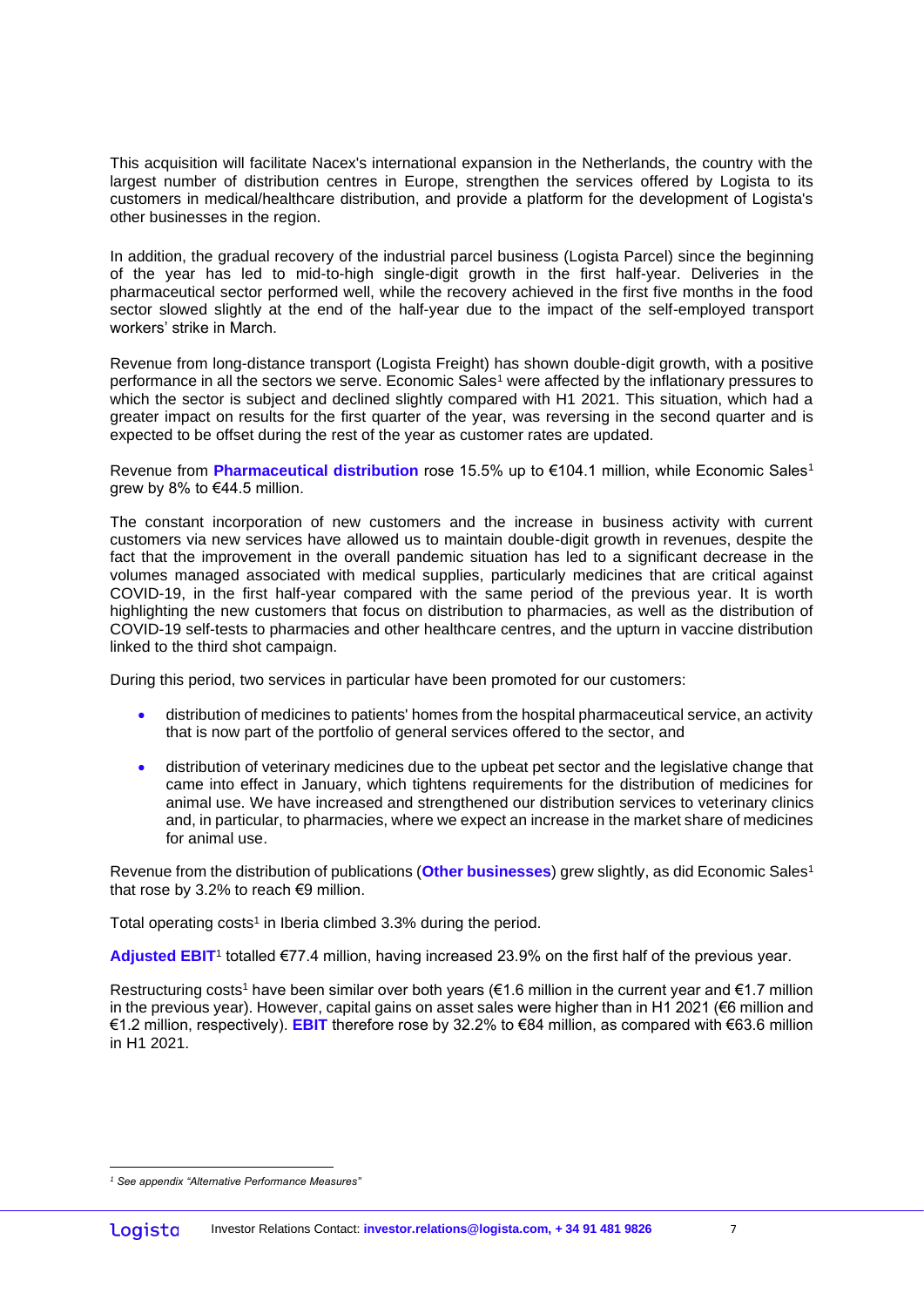## **B. Italy**

**Revenue** in Italy grew by 14.9% to €1,899 million thanks to increases in revenue from the distribution of convenience products and tobacco in relation to the same period of 2021.

Volumes distributed of cigarettes plus RYO and other (including heated tobacco units) climbed 4.2% on the first half of the previous year due to the sound performance of the new product categories, and the practical stability in cigarette volumes (-0.8%).

During the current half-year there have been no changes in excise duties on traditional tobacco, although as from 1 January 2022 an automatic annual update of excise duties was implemented based on the weighted average price for 2021. Tobacco manufacturers did not make significant changes to retail prices of traditional tobacco products in order to pass on this tax update, although in some cases they did increase the price of heating tobacco products above the tax increase.

Changes in prices and excise duties as a whole had a non-significant net impact in the first half of the current year, while they had a positive net impact of between €4 million and €5 million on the results for the same period in the previous year

The solid performance in tobacco volumes distributed and the increase in revenue from value-added services to manufacturers and from convenience product distribution mitigated the impact of this yearon-year difference, resulting in a slight decline in **Economic Sales**<sup>1</sup> in Italy, which fell by 1.3% to €156.3 million.

Growth in new tobacco product categories in Italy remains strong, contributing to the positive trend in value-added service revenues in all categories.

In addition, the improvement in convenience product distribution in previous periods has been confirmed in the first half-year, and Economic Sales<sup>1</sup> in convenience product distribution have continued to increase at double-digit rates.

The strong sales performance, despite the persistence of the pandemic, was thanks to two key drivers:

- our commercial offer was widened with the incorporation of new products/categories (for example, in beverages via the sale of new leading brands) and in addition,
- the process of dynamising the sales force helped to achieve sales targets and continue to grow the customer base, with new points of sale also being secured through the HORECA channel.

At the same time, the launch of new services designed for manufacturers, as an evolution of our traditional business model, has enabled us to start expanding our activities into new proximity channels.

Total operating costs<sup>1</sup> in Italy decreased by 0.6% compared to the same period in the previous year, with **Adjusted EBIT**<sup>1</sup> falling 3.1% to €46.7 million, as compared with €48.2 million in H1 2021.

Restructuring costs<sup>1</sup> related to the gradual improvement in operational efficiency were below the previous-year figure (€0.9 million as compared with €2.3 million in H1 2021).

**Operating Profit** stood at €45.8 million in the first half-year, virtually identical to the same period in the previous year.

*<sup>1</sup> See appendix "Alternative Performance Measures"*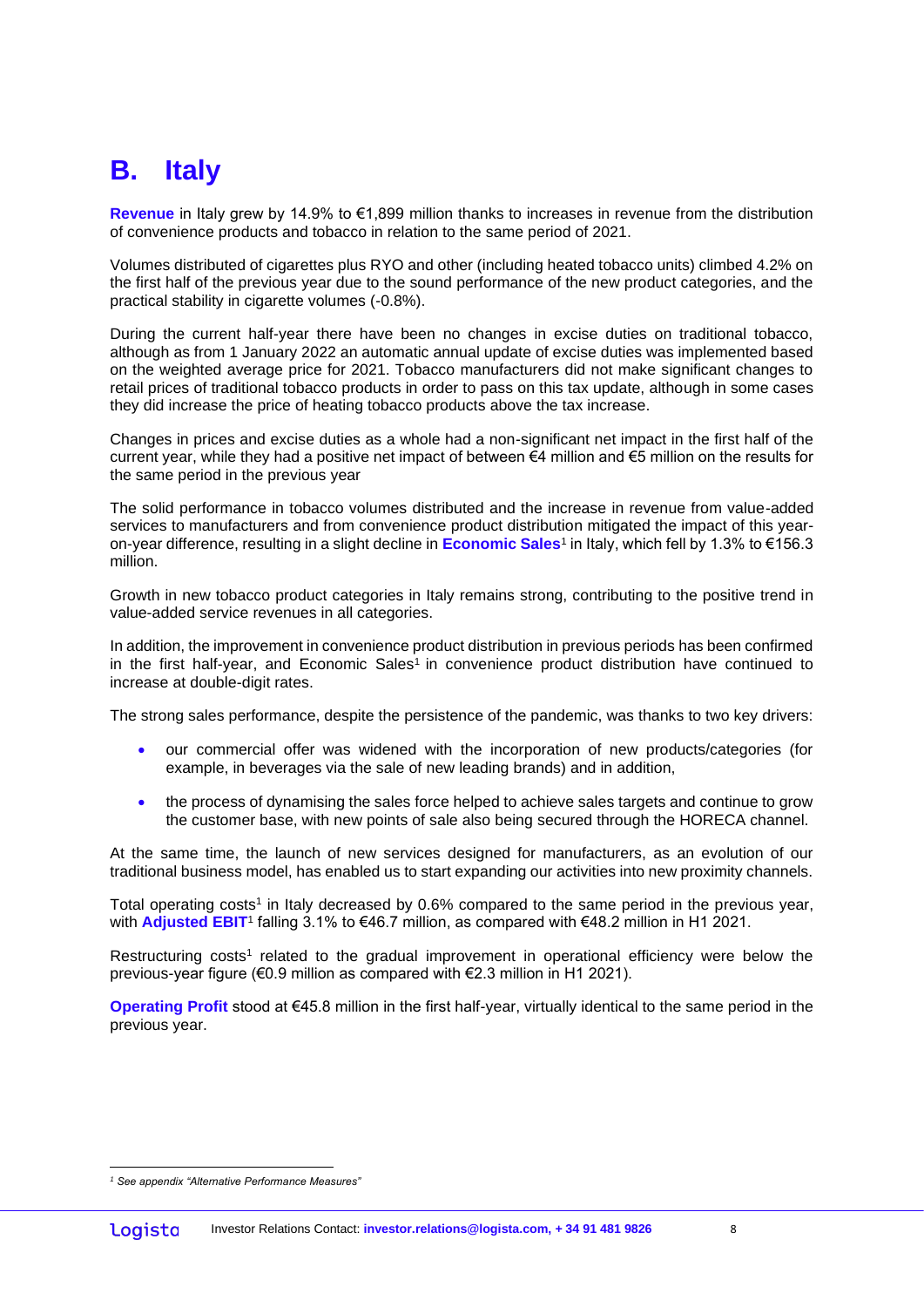## **C. France**

**Revenue** in France fell by 7.2% to €1,829 million due to a decline in revenue from the distribution of convenience products and tobacco in relation to the same period of 2021.

The reduction in tobacco volumes distributed compared with H1 2021, which was 7.3% for cigarettes plus RYO and others (including heating tobacco units), was the main reason for the decline in revenue, as there were no significant changes in tobacco prices during the period, compared to the increase in the first half of the previous year due to the latest tax increase planned by the French government as part of its aim to reach a price of €10 per pack of 20 cigarettes by 2020.

Movements in tobacco taxes and prices did not have a material impact during the period. However, in H1 2021 they did have an adverse impact on results of around €2 million.

**Economic Sales<sup>1</sup>** in France fell 3.9% to reach €105.6 million. Growth in the distribution of electronic transactions offset the poor Economic Sales<sup>1</sup> in tobacco and convenience product distribution.

Performance in convenience product distribution has been inconsistent, depending on the categories involved. There were increases in the food and drugstore product category, as well as in electronic cigarettes, that mitigated the decline in products more directly related to rolling tobacco (RYO) consumption, particularly rolling paper.

Total operating costs<sup>1</sup> in France decreased by 0.5%, and Adjusted EBIT<sup>1</sup> fell by 15.6% to €25.3 million, as compared with €29.9 million in the first half of the previous year.

Restructuring costs<sup>1</sup> were not significant in the first half of 2022 and 2021 and the same depreciation charge of €26.1 million was recognised on the assets arising from the acquisition of the business in France. **EBIT** fell to €-1.5 million, down from the previous-year figure of €3.6 million.

*<sup>1</sup>* See appendix *"Alternative Performance Measures"*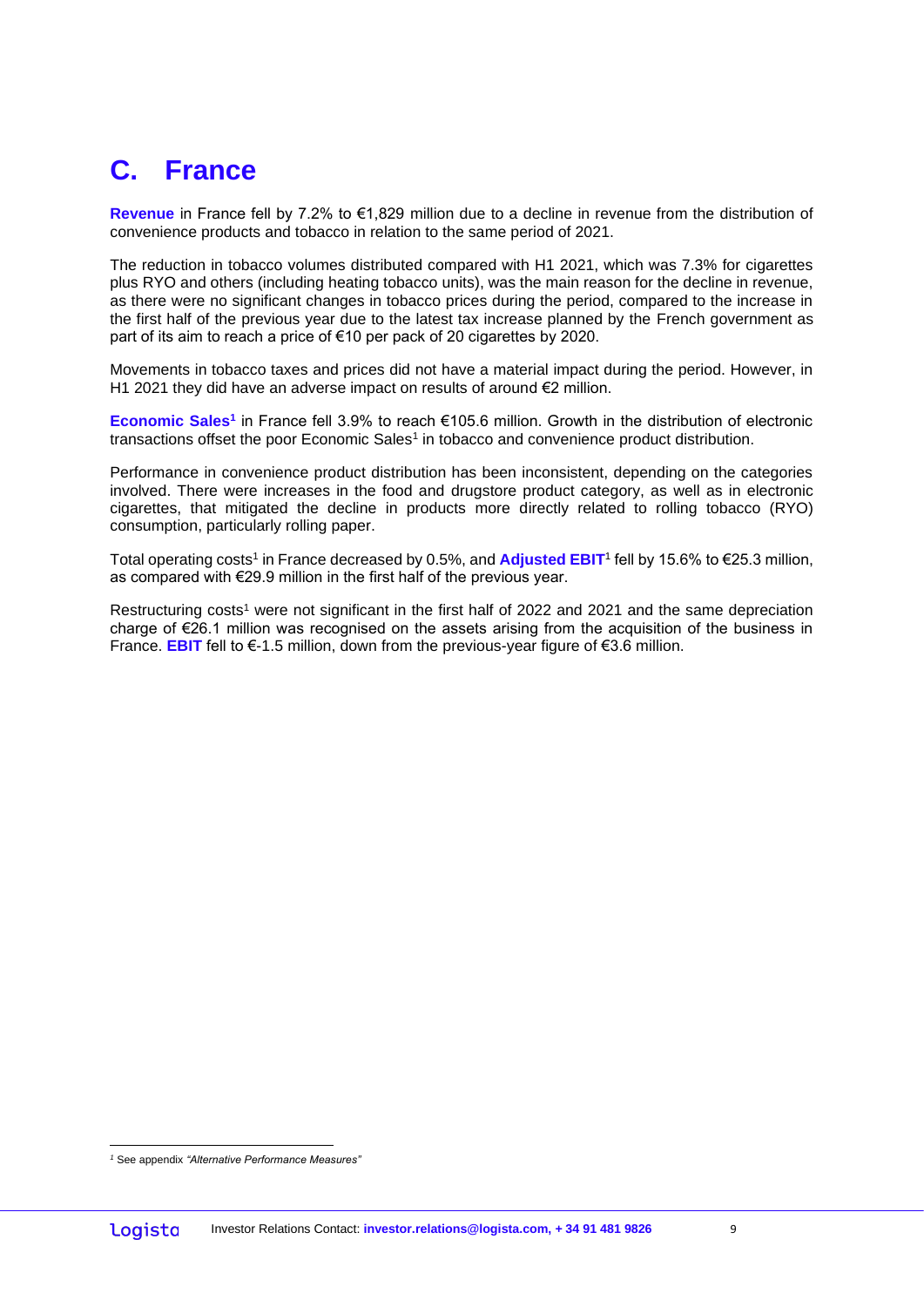# **Financial overview**

## **A. Overview of Financial Result**

The Group has a reciprocal credit line agreement with its majority shareholder (Imperial Brands Plc.), whereby cash surpluses are lent daily up to a limit of €2,600 million or the cash needed to meet payment obligations is received. Interest accrues on these balances at the European Central Bank's base rate plus a spread of 75 basis points. The European Central Bank's base rate was 0% in H1 of both financial years.

Cash resources for the first half of the current year averaged €2,158 million, as compared with €2,256 million in the same period of the preceding year.

Net financial income/(expense) in the first six months of the year stood at €7.6 million, well below H1 2021 (€10.9 million) since in that period it included, as well as the income obtained from higher cash assets, the collection of interest on excess corporate income tax interim payments made in Spain in 2017 and 2018, based on a Constitutional Court judgement (€3.6 million).

## **B. Changes in Net profit**

Restructuring costs<sup>1</sup> recognised in the current year were lower than in the first half of the previous year (€3 million v. €4.2 million) and capital gains were higher (€5.8 million) than in the previous year (€1.1 million), which amply offset the lower net financial income. This, together with the sterling business performance, led to a 9.7% increase in Pre-Tax Profit up to €135.9 million.

The effective tax rate was very similar to H1 2021 at 26.8%. In the previous year, the effective tax rate was 26.6%.

Profit from continuing operations in H1 increased to reach €99.5 million, which is 9.4% higher than the H1 2021 figure of €91 million.

The Company decided to classify Supergroup (the Group subsidiary engaged in distributing convenience products to points of sale other than tobacconists in France) as a "held-for-sale" asset at the fiscal year end, so its results for the year and estimated restructuring costs (included in 2021) are reported under discontinued operations from that point onwards. To ensure the comparability of 2022 and 2021, these figures were restated to reflect the new classification, results from discontinued operations amounting to €-11.5 million in H1 2022 and €-3 million in H1 2021.

On 2 February 2022, the sale of the company to Benoît & Co., a French family-owned company, was executed following the completion of the consultation process with the unions and all other formalities that are customary in this type of transaction. The impact on Results from discontinued operations derived from operating income from this business up to the time of its sale was €-1.5 million, while the remaining €-10 million relates to contributions made to restore the company's capital position prior to its sale.

Net profit, including continuing and discontinued operations, totalled €87.9 million, up 0.1% on the first half of the previous year.

Basic earnings per share amounted to  $\epsilon$ 0.67 in both periods, the number of shares remaining the same. At 31 March 2022, the Company holds 876,450 treasury shares (0.7% of share capital). Most of these shares were purchased to cover future commitments to deliver shares under long-term executive

*<sup>1</sup> See appendix "Alternative Performance Measures"*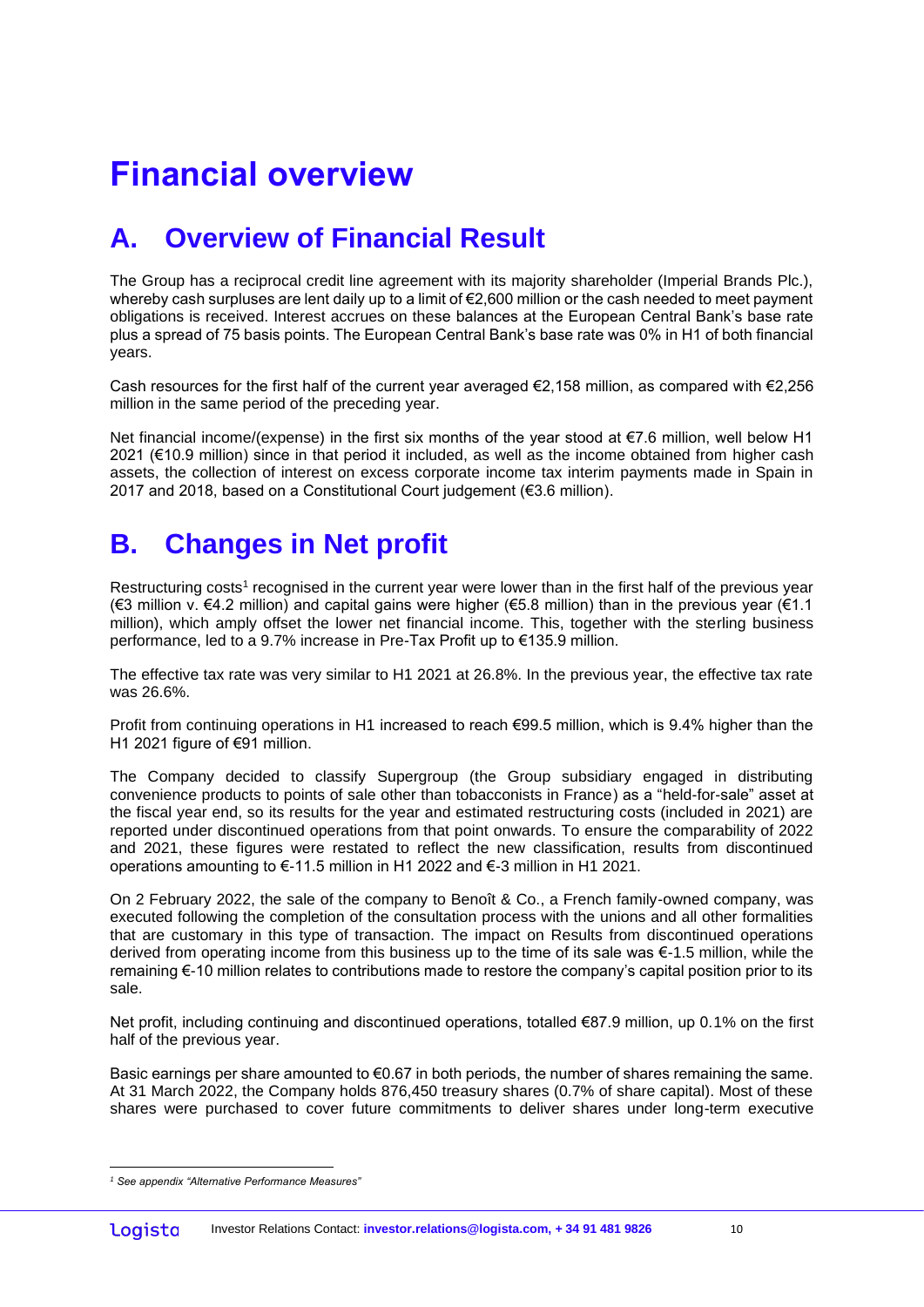remuneration plans. The other shares secure the liquidity agreement entered into on 20 January 2021 with Banco Santander, S.A.

## **C. Cash flow**

The positive performance of the business during the first half of the year resulted in a 6.7% increase in earnings before interest, taxes and depreciation (EBITDA) compared to the same period in the previous year. This increase has partially mitigated:

- the higher cash outflow from net investments in the period, which include the acquisition of Speedlink and the contribution to restore the balance between Supergroup's equity and capital prior to its sale,
- the lower contribution of net financial income/(expense) and
- the greater amount of normalised taxes,

resulting in a normalised cash generation that was 17.6% lower than in the previous year, at €101.3 million.

The change in working capital at the end of H1 had a much lower negative impact on cash generation for the period than that recorded at the end of H1 2021, since in that period it reflected the impact of the finalisation of the temporary change in excise duty payment conditions in certain countries. However, the collection of the reimbursement of the excess interim corporate income tax payments of 2020 (€59.9 million) largely offset the working capital variation

Free cash flow generation at 31 March 2022 was positive, at €108.5 million.

## **D. Dividend policy**

The Annual General Shareholders' Meeting held on 3 February 2022 agreed the distribution of an additional dividend for the 2021 financial year of €110 million (€0.83 per share), which was paid on 24 February 2022.

Therefore, adding this payment to the interim payment for 2021 of  $\epsilon$ 54 million ( $\epsilon$ 0.41 per share) made on 27 August 2021, the total dividend for 2021 amounted to €164 million (€1.24 per share), entailing an increase of 5.1% on the previous year and representing 95% of Net Profit for the year.

## **E. Outlook**

In view of the current market situation and business performance in the first six months of the year, we may expect that by end-2022 Adjusted Operating Profit<sup>1</sup> will achieve organic mid-single-digit growth over the figure for 2021.

In line with Logista's strategic plan, the essential focus of which is additional growth and diversification of the existing businesses, the Group continues to seek out opportunities to acquire complementary small/medium companies to leverage synergies. In any case, Logista will prioritise the same dividend policy applied to date.

*<sup>1</sup> See appendix "Alternative Performance Measures"*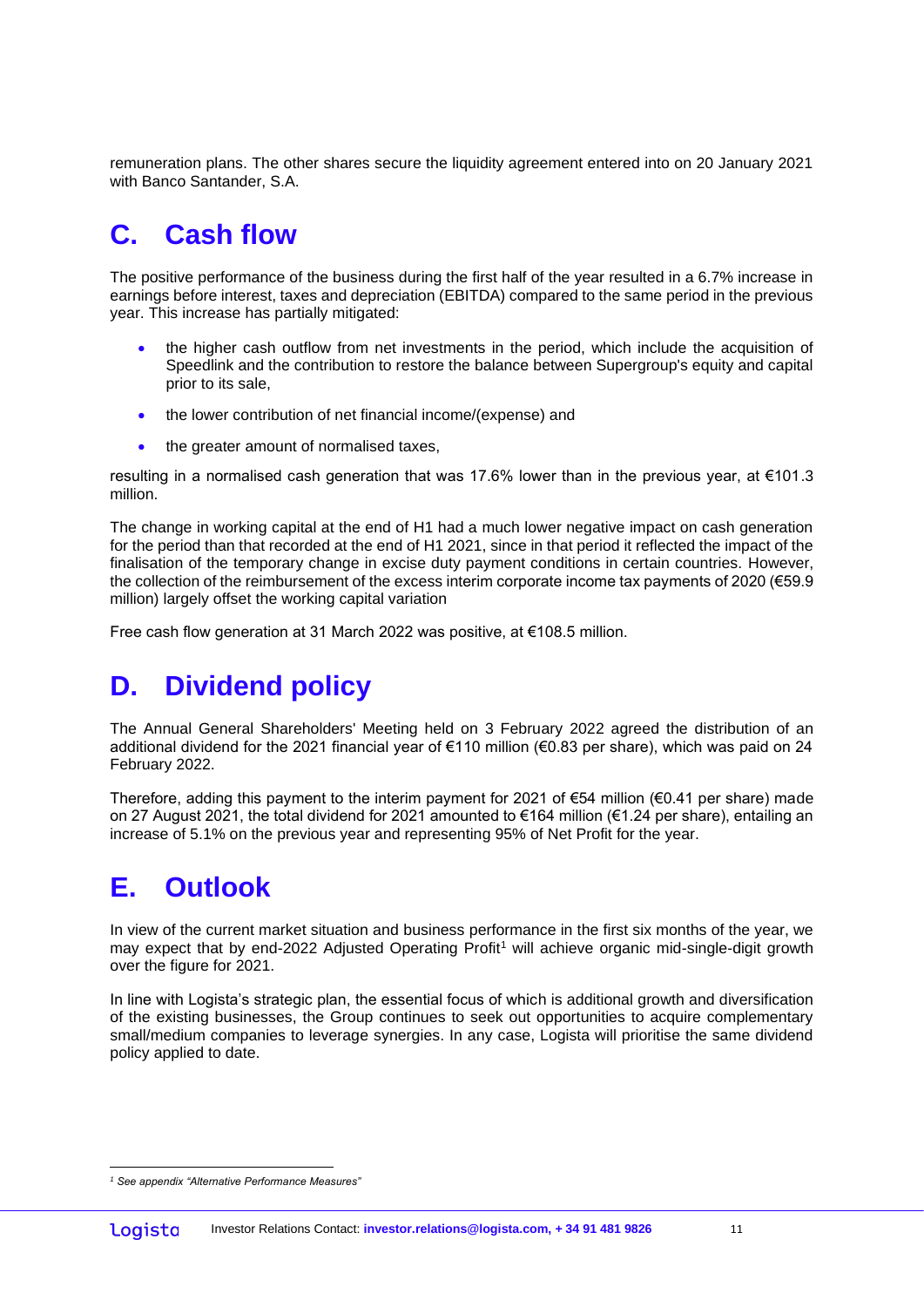# **Appendix**

## **Profit & Loss Account**

| M€                                                      | 1 Oct. 2021 -<br>31 Mar .2022 | $1$ Oct. $2020 -$<br>31 Mar. 2021 | $\frac{9}{6}$<br><b>Change</b> |
|---------------------------------------------------------|-------------------------------|-----------------------------------|--------------------------------|
| <b>Revenues</b>                                         | 5,453.8                       | 5,169.1                           | 5.5%                           |
| Economic Sales <sup>1</sup>                             | 597.4                         | 580.2                             | 3.0%                           |
| (-) Distribution Operating Costs <sup>1</sup>           | (380.6)                       | (374.4)                           | (1.7)%                         |
| (-) Sales and Marketing Operating Expenses <sup>1</sup> | (25.5)                        | (24.0)                            | (6.1)%                         |
| (-) Research and G&A Operating Expenses <sup>1</sup>    | (42.0)                        | (41.2)                            | (1.8)%                         |
| Total Operating Costs <sup>1</sup>                      | (448.0)                       | (439.6)                           | (1.9)%                         |
| <b>Adjusted EBIT<sup>1</sup></b>                        | 149.4                         | 140.6                             | 6.3%                           |
| Margin <sup>1</sup> %                                   | 25.0%                         | 24.2%                             | 80 b.p.                        |
| (-) Restructuring Cost <sup>1</sup>                     | (3.0)                         | (4.2)                             | 28.1%                          |
| (-) Amort. of Assets Logista France                     | (26.1)                        | (26.1)                            | 0.1%                           |
| (+/-) Disposals and Impairments                         | 5.8                           | 1.1                               | 416.9%                         |
| (+/-) Share of Results of Companies and Others          | 2.2                           | 1.6                               | 34.8%                          |
| <b>Operating Profit</b>                                 | 128.3                         | 113.0                             | 13.5%                          |
| (+) Financial Income                                    | 8.6                           | 12.7                              | $(32.5)\%$                     |
| (-) Financial Expenses                                  | (0.9)                         | (1.8)                             | 48.4%                          |
| <b>Profit before Taxes</b>                              | 135.9                         | 123.9                             | 9.7%                           |
| (-) Corporation Tax                                     | (36.4)                        | (32.9)                            | $(10.5)\%$                     |
| <b>Effective Tax Rate</b>                               | 26.8%                         | 26.6%                             | $+20 b.p.$                     |
| (+/-) Result of Discontinued Operations                 | (11.5)                        | (3.0)                             | $(278.7)\%$                    |
| (+/-) Other Income / (Expenditure)                      |                               |                                   | n.r.                           |
| Minority Interests                                      | (0.2)                         | (0.1)                             | (16.7)%                        |
| <b>Net Profit</b>                                       | 87.9                          | 87.8                              | 0.1%                           |

*<sup>1</sup> See the appendix 'Alternative Performance Measures'*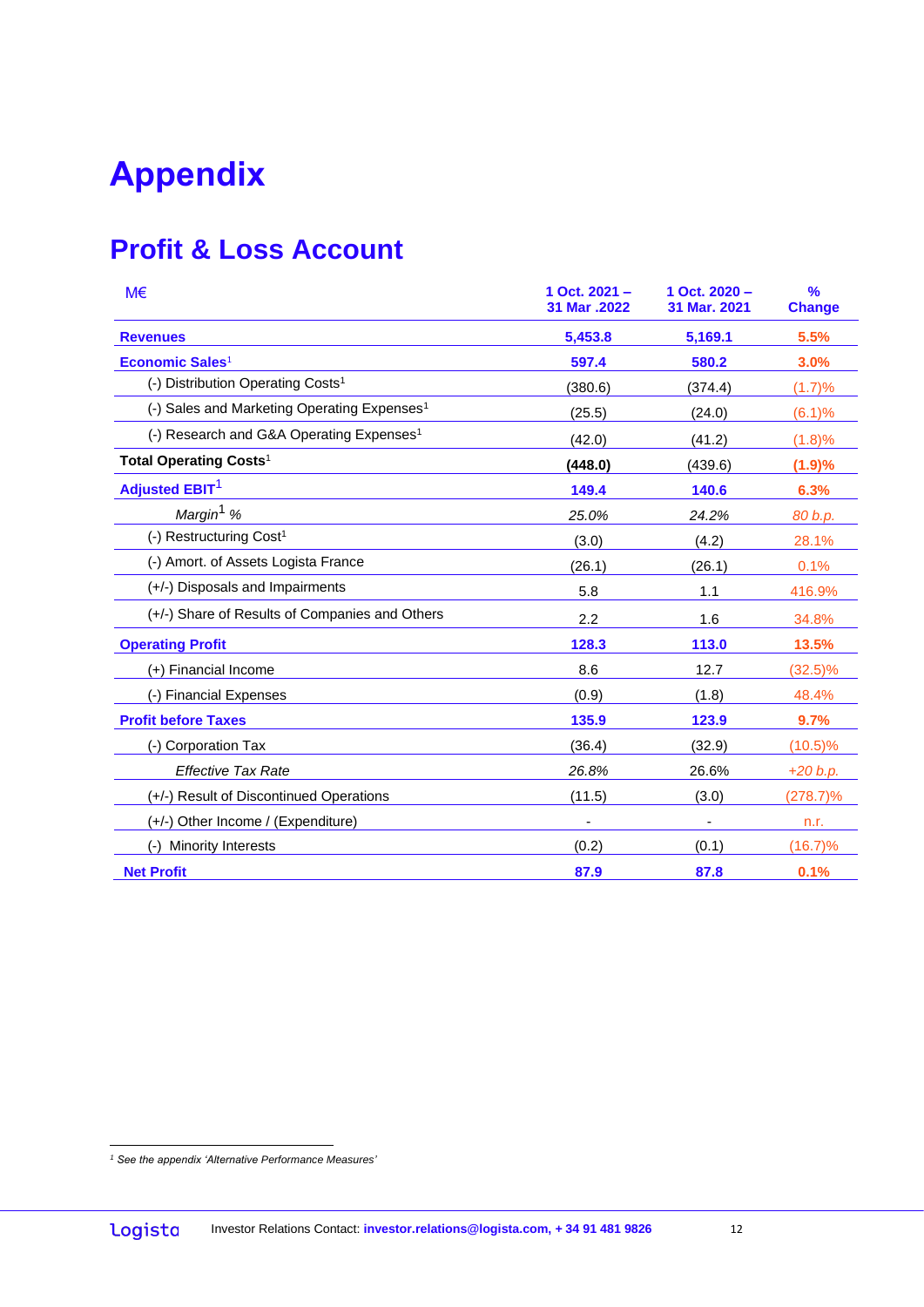## **Cash flow statement**

| M€                              | 1 Oct. $2021 -$<br>31 Mar. 2022 | 1 Oct. $2020 -$<br>31 Mar. 2021 | <b>Change</b> |
|---------------------------------|---------------------------------|---------------------------------|---------------|
| <b>EBITDA</b>                   | 184.8                           | 173.2                           | 11.6          |
| Restructuring & Other Payments  | (6.8)                           | (7.6)                           | 0.8           |
| <b>Financial Result</b>         | 8.7                             | 11.9                            | (3.2)         |
| Normalised Taxes                | (42.1)                          | (38.8)                          | (3.3)         |
| Net Investments                 | (43.3)                          | (16.2)                          | (27.1)        |
| <b>Normalised Cash Flow</b>     | 101.3                           | 122.5                           | (21.2)        |
| Variation in Working Capital    | (46.7)                          | (725.3)                         | 678.6         |
| Effect of cut-off date on taxes | 53.9                            | 44.8                            | 9.2           |
| <b>Free Cash Flow</b>           | 108.5                           | (558.1)                         | 666.6         |

## **Balance sheet**

| M€                                              | <b>31 March 2022</b> | 30 September 2021 |
|-------------------------------------------------|----------------------|-------------------|
| Tangible Assets and other Fixed Assets          | 322.8                | 320.6             |
| Net Long-Term Financial Assets                  | 22.5                 | 19.8              |
| <b>Net Goodwill</b>                             | 937.1                | 920.8             |
| Other Intangible Assets                         | 326.9                | 354.0             |
| Deferred Tax Assets                             | 12.4                 | 14.5              |
| Net Inventory                                   | 1,389.2              | 1,467.1           |
| Net Receivables and Others                      | 1,852.8              | 2,150.7           |
| Cash & Cash Equivalents                         | 2,257.0              | 2,298.7           |
| Assets available for sale                       | 0.1                  | 41.6              |
| <b>Total Assets</b>                             | 7,120.8              | 7,587.8           |
| Equity                                          | 500.4                | 523.6             |
| Minority interests                              | 1.2                  | 0.8               |
| <b>Non-Current Liabilities</b>                  | 135.5                | 137.1             |
| Deferred Tax Liabilities                        | 233.6                | 239.3             |
| Short-Term Financial Debt                       | 49.0                 | 72.4              |
| <b>Short-Term Provisions</b>                    | 6.8                  | 7.3               |
| Trade Debtors and Other Accounts Payable        | 6,194.3              | 6,566.0           |
| Liabilities linked to assets available for sale | 0.0                  | 41.3              |
| <b>Total Liabilities</b>                        | 7,120.8              | 7,587.8           |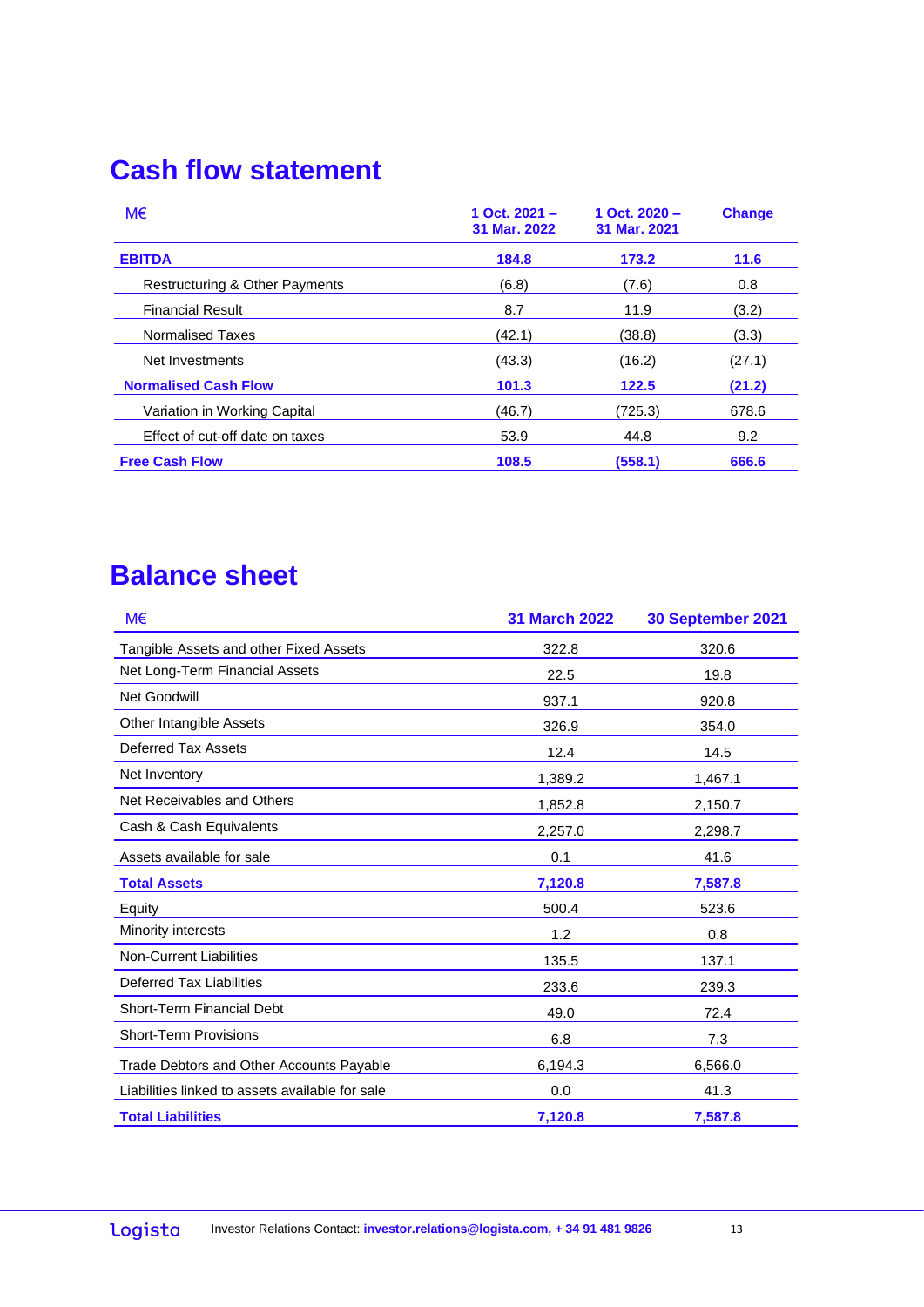## **Alternative Performance Measures**

**Economic Sales:** equivalent to Gross Profit, and used without distinction by the Group's Management to refer to the figure resulting from subtracting Procurements from the Revenue figure.

The Group's Management considers that this figure is a meaningful measure of the fee revenue which we generate from performing our distribution services, and provides investors with a useful view of the Group's financial performance.

| M€                  | 1 Oct. 2021 - 31 Mar. 2022 | 1 Oct. 2020 - 31 Mar. 2021 |
|---------------------|----------------------------|----------------------------|
| Revenue             | 5.453.8                    | 5.169.1                    |
| Procurements        | (4,856.4)                  | (4,588.9)                  |
| <b>Gross Profit</b> | 597.4                      | 580.2                      |

• **Adjusted Operating Profit (Adjusted EBIT)**: This indicator is calculated, basically, by deducting from the Operating Profit those costs that are not directly related to the revenue obtained by the Group in each period, thus facilitating the analysis of the Group's operating costs and margins.

The Adjusted Operating Profit (Adjusted EBIT) is the main indicator used by the Group's Management to analyse and measure the progress of the business.

| M€                                            | 1 Oct. $2021 -$<br>31 Mar. 2022 | 1 Oct. $2020 -$<br>31 Mar. 2021 |
|-----------------------------------------------|---------------------------------|---------------------------------|
| <b>Adjusted Operating Profit</b>              | 149.4                           | 140.6                           |
| (-) Restructuring Costs                       | (3.0)                           | (4.2)                           |
| (-) Amortisation of Assets Logista France     | (26.1)                          | (26.1)                          |
| (+/-) Disposals and Impairments               | 5.8                             | 1.1                             |
| (+/-)Share of Results of Companies and Others | 2.2                             | 1.6                             |
| <b>Operating Profit</b>                       | 128.3                           | 113.0                           |

• **Adjusted Operating Profit Margin over Economic Sales**: calculated as Adjusted Operating Profit divided by Economic Sales (or, indistinctly, Gross Profit).

This ratio is the main indicator used by the Group's Management to analyse and measure the profitability obtained by the Group's typical activity in a given period.

| M€                                | 1 Oct. $2021 -$<br>31 Mar. 2022 | 1 Oct. $2020 -$<br>31 Mar. 2021 | % Change   |
|-----------------------------------|---------------------------------|---------------------------------|------------|
| Economic Sales                    | 597.4                           | 580.2                           | 3.0%       |
| <b>Adjusted Operating Profit</b>  | 149.4                           | 140.6                           | 6.3%       |
| <b>Margin over Economic Sales</b> | <b>25.0%</b>                    | 24.2%                           | $+80 b.p.$ |

• **Operating expenses**: these include the costs of logistics networks, commercial expenses, research expenses and head office expenses that are directly related to the revenues obtained by the Group in each period. It is the main figure used by the Group's Management to analyse and measure the performance of the costs structure. It does not include restructuring costs or amortisation of the assets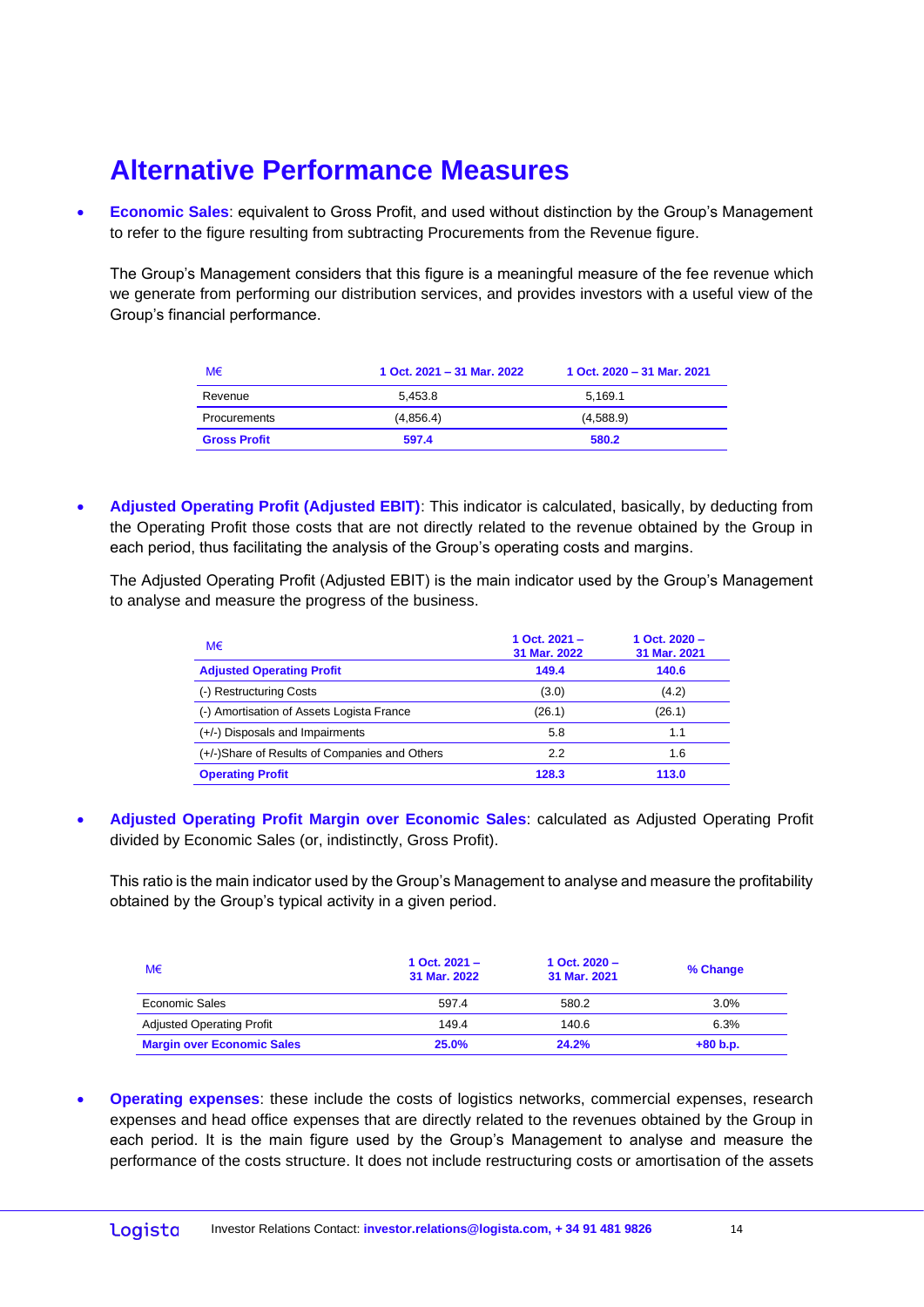derived from the acquisition of Logista France, because they are not directly related to the revenues obtained by the Group in each period.

Operating costs of each segment do not include the expenses of the corporate center. However, the expenses of the corporate center are included in the total Group's operating costs in order to show the operating behaviour of each geographical area.

| M€                                                 | 1 Oct. $2021 -$<br>31 Mar. 2022 | 1 Oct. $2020 -$<br>31 Mar. 2021 |
|----------------------------------------------------|---------------------------------|---------------------------------|
| Logistics network costs                            | 409.0                           | 401.3                           |
| Commercial expenses                                | 25.5                            | 24.3                            |
| Research expenditure                               | 0.9                             | 1.3                             |
| Central office expenses                            | 41.8                            | 43.0                            |
| (-) Restructuring costs                            | (3.0)                           | (4.2)                           |
| (-) Depreciation of Logista France assets          | (26.1)                          | (26.1)                          |
| Operating costs or expenses in management accounts | 448.0                           | 439.6                           |

### • **Reconciliation with Interim Consolidated Financial Statements**

• **Non-recurring expenses**: This term refers to those expenses which, although they might occur in more than one period, do not have continuity in time (unlike operating expenses) and only affect the accounts at a specific moment.

This figure helps the Group's Management to analyse and measure the performance of the Group's activity in each period.

• **Recurring operating expenses**: this term refers to those expenses which occur continuously and which allow the Group's activity to be sustained. They are calculated from the total operating costs minus the non-recurring costs defined in the previous point.

This figure helps the Group's Management to analyse and measure efficiency in the activities carried out by the Group.

- **Restructuring costs**: are the costs incurred by the Group to increase the operating, administrative and commercial efficiency in our organisation, including the costs related to re-organisation, dismissals and closures or transfers of warehouses or other installations.
- **Non-recurring results:** this term refers to the year's results that do not have continuity during the year and only affect the accounts at a specific moment. Their amount is included in the operating profit.